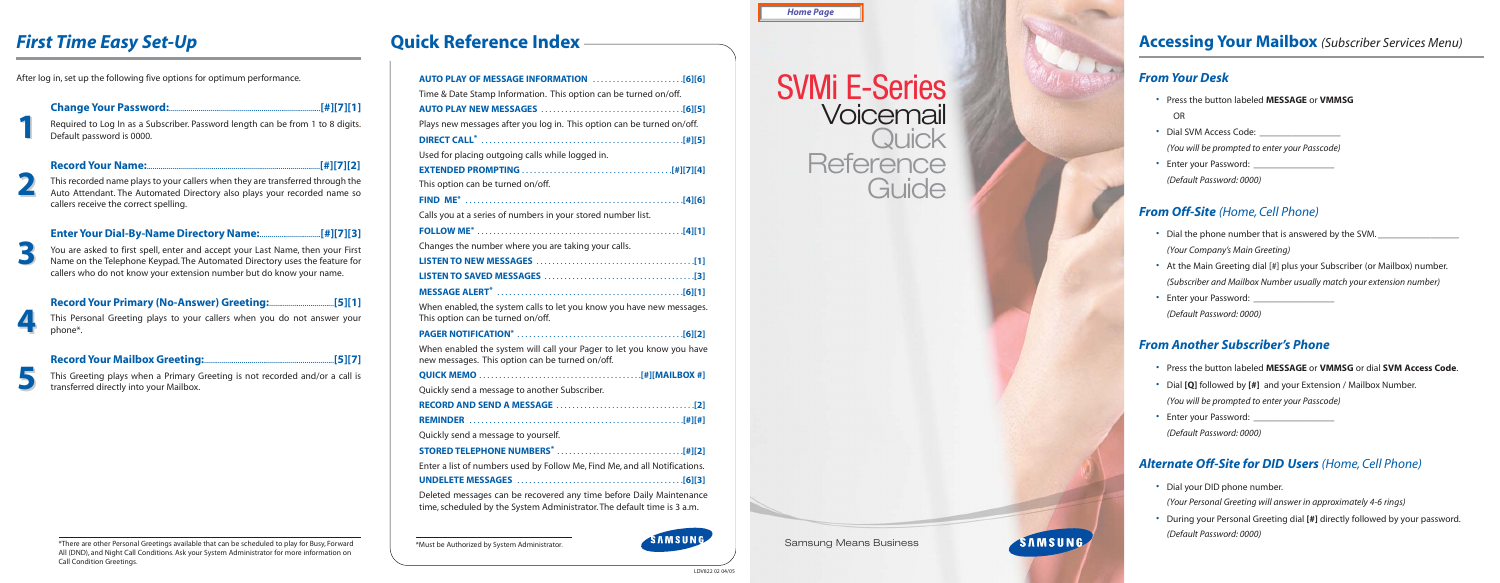## **Accessing Your Mailbox** *(Subscriber Services Menu)*

### *From Your Desk*

- Press the button labeled **MESSAGE** or **VMMSG** OR
- Dial SVM Access Code: *(You will be prompted to enter your Passcode)*
- Enter your Password: *(Default Password: 0000)*

## *From Off-Site (Home, Cell Phone)*

- Dial the phone number that is answered by the SVM. *(Your Company's Main Greeting)*
- At the Main Greeting dial [#] plus your Subscriber (or Mailbox) number. *(Subscriber and Mailbox Number usually match your extension number)*
- Enter your Password: *(Default Password: 0000)*

### *From Another Subscriber's Phone*

- Press the button labeled **MESSAGE** or **VMMSG** or dial **SVM Access Code**.
- Dial **[**✱**]** followed by **[#]** and your Extension / Mailbox Number. *(You will be prompted to enter your Passcode)*
- Enter your Password: \_\_\_\_\_\_\_\_\_\_\_\_\_\_\_\_\_ *(Default Password: 0000)*

## *Alternate Off-Site for DID Users (Home, Cell Phone)*

- Dial your DID phone number. *(Your Personal Greeting will answer in approximately 4-6 rings)*
- During your Personal Greeting dial **[#]** directly followed by your password. *(Default Password: 0000)*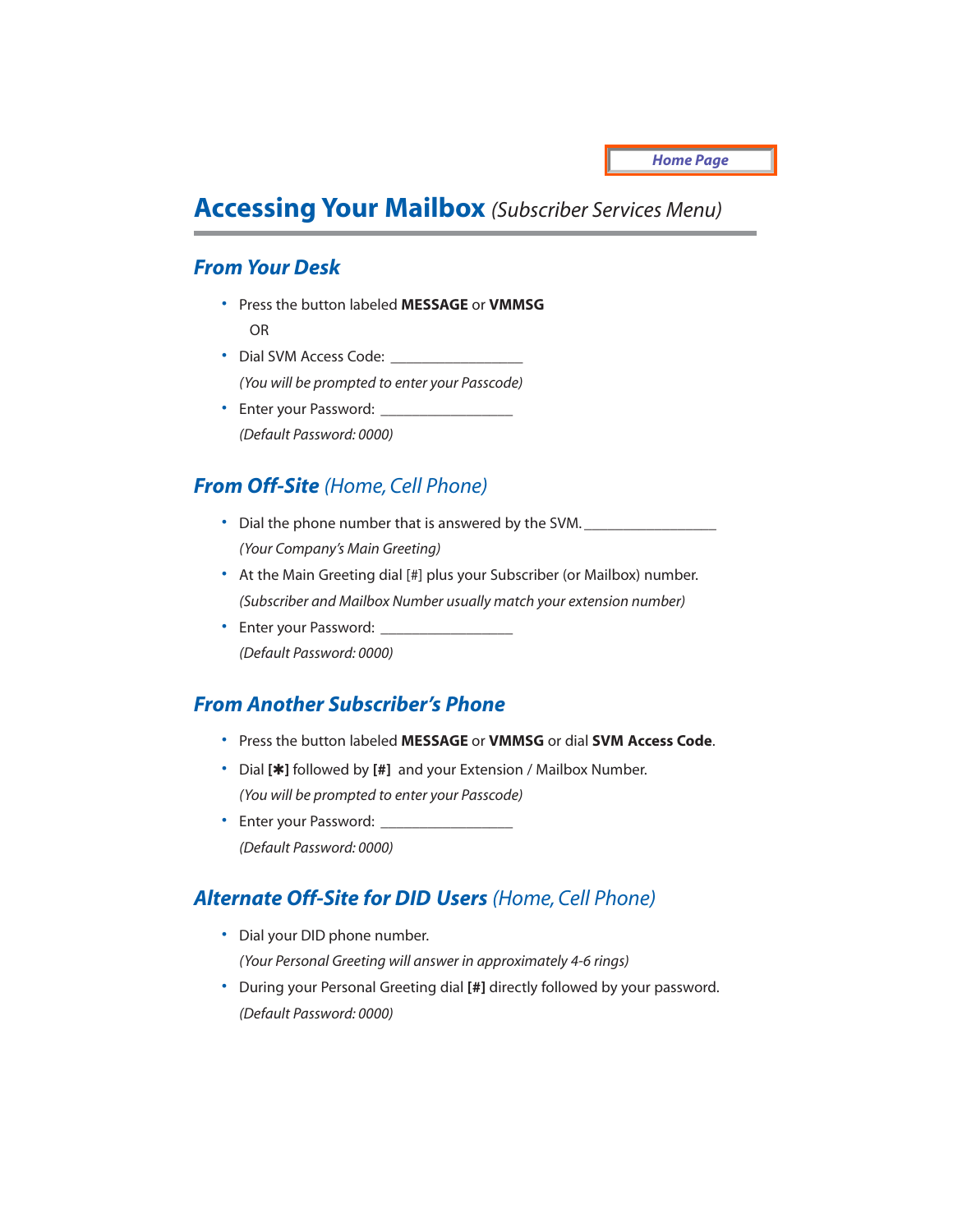**NOTE:** All options shown MAY NOT be authorized. If an option is not authorized, please speak to your System Administrator.

**\***

**Cancel, Return** to Subscriber Menu



**\*** to Subscriber Menu



- 
- **2 Edit Stored**<br>**PEDER DEADLER**<br>**Telephone Numbers**



- 
- to Subscriber Menu



Cancel, Return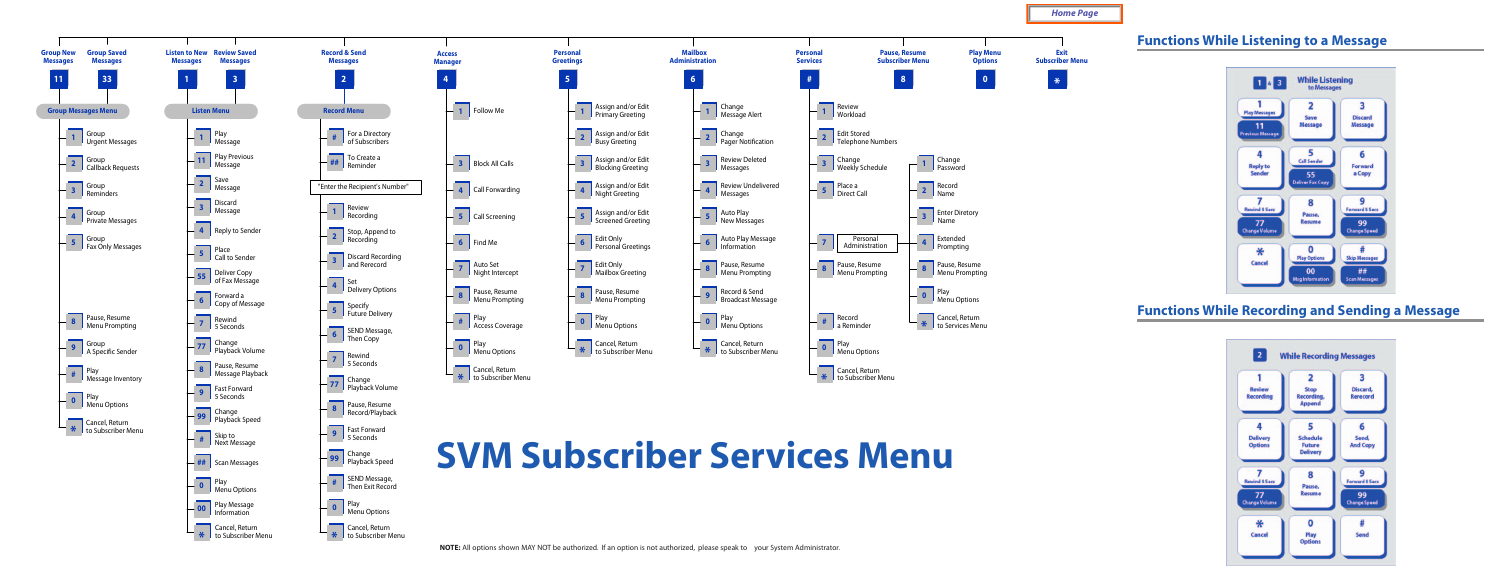## *First Time Easy Set-Up*

There are five easy setup options required for optimum performance.These can be done after you log in.

**1**

#### **Change Your Password:**.............................................................................**[#][7][1]**

Required to Log In as a Subscriber. Password length can be from 1 to 8 digits. Default password is 0000.



#### **Record Your Name:**.......................................................................................**[#][7][2]**

This recorded name plays to your callers when they are transferred throught the Auto Attendant. It is also used by the Automated Directory so the caller can verify they spelled your name correctly.



#### **Enter Your Dial-By-Name Directory Name:**...............................**[#][7][3]**

You will be asked to first spell and enter and accept your Last Name, then your First Name on the Telephone Keypad. This is used by the Automated Directory for callers who do not know your extension number but do know your name.



## **Record Your Primary (No-Answer) Greeting:**.................................**[5][1]**

This is your Personal Greeting that plays to your callers when you do not answer your phone\*.



#### **Record Your Mailbox Greeting:**..................................................................**[5][7]**

This Greeting is only used if you do not have a Primary Greeting recorded and/or another Subscriber transfers a caller directly into your Mailbox.

<sup>\*</sup>There are other Personal Greetings available that can be scheduled to play for Busy, Forward All (DND), and Night Call Conditions. Ask your System Administrator for more information on Call Condition Greetings.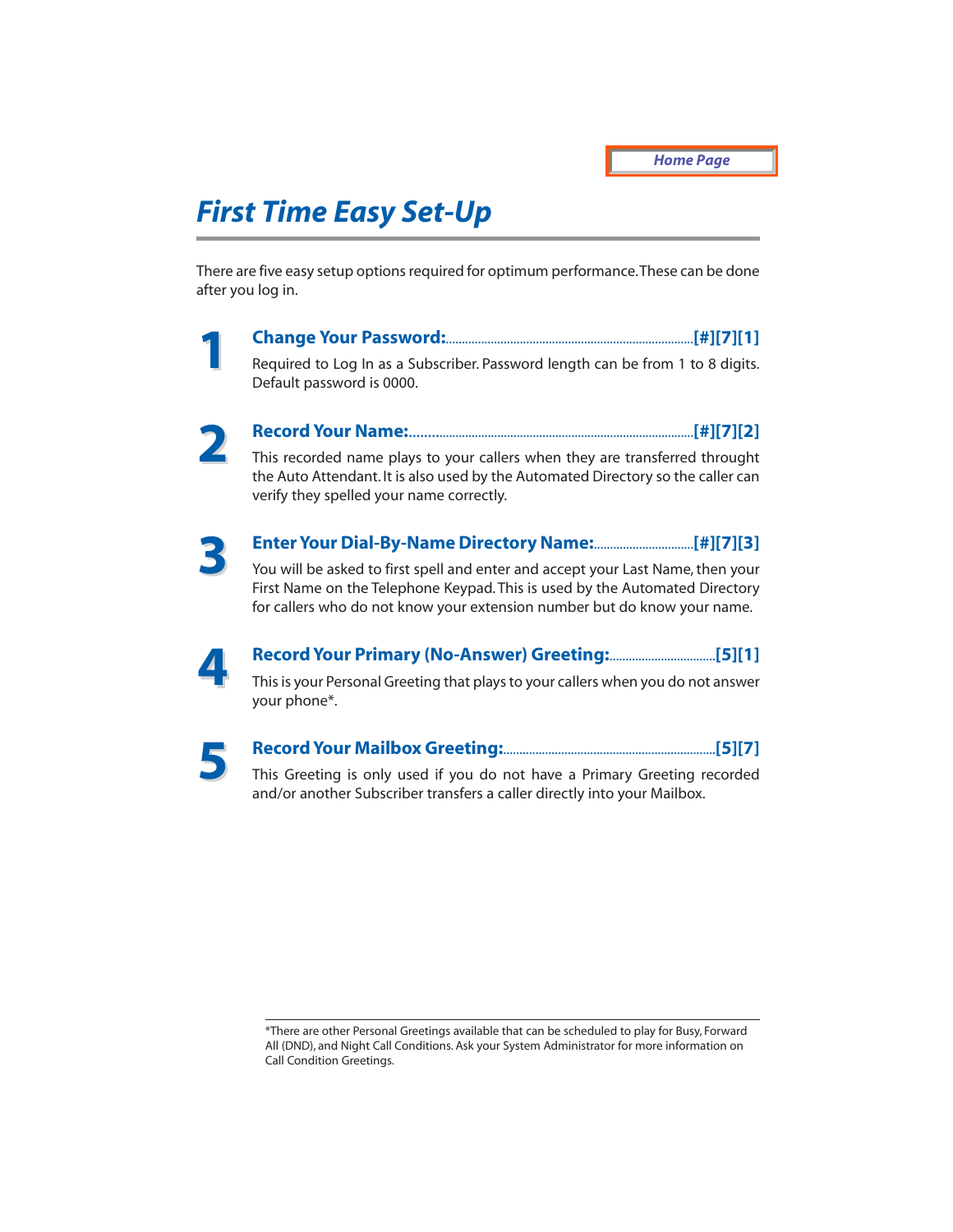*Home Page*

## **Functions While Listening to a Message**



## **Functions While Recording and Sending a Message**